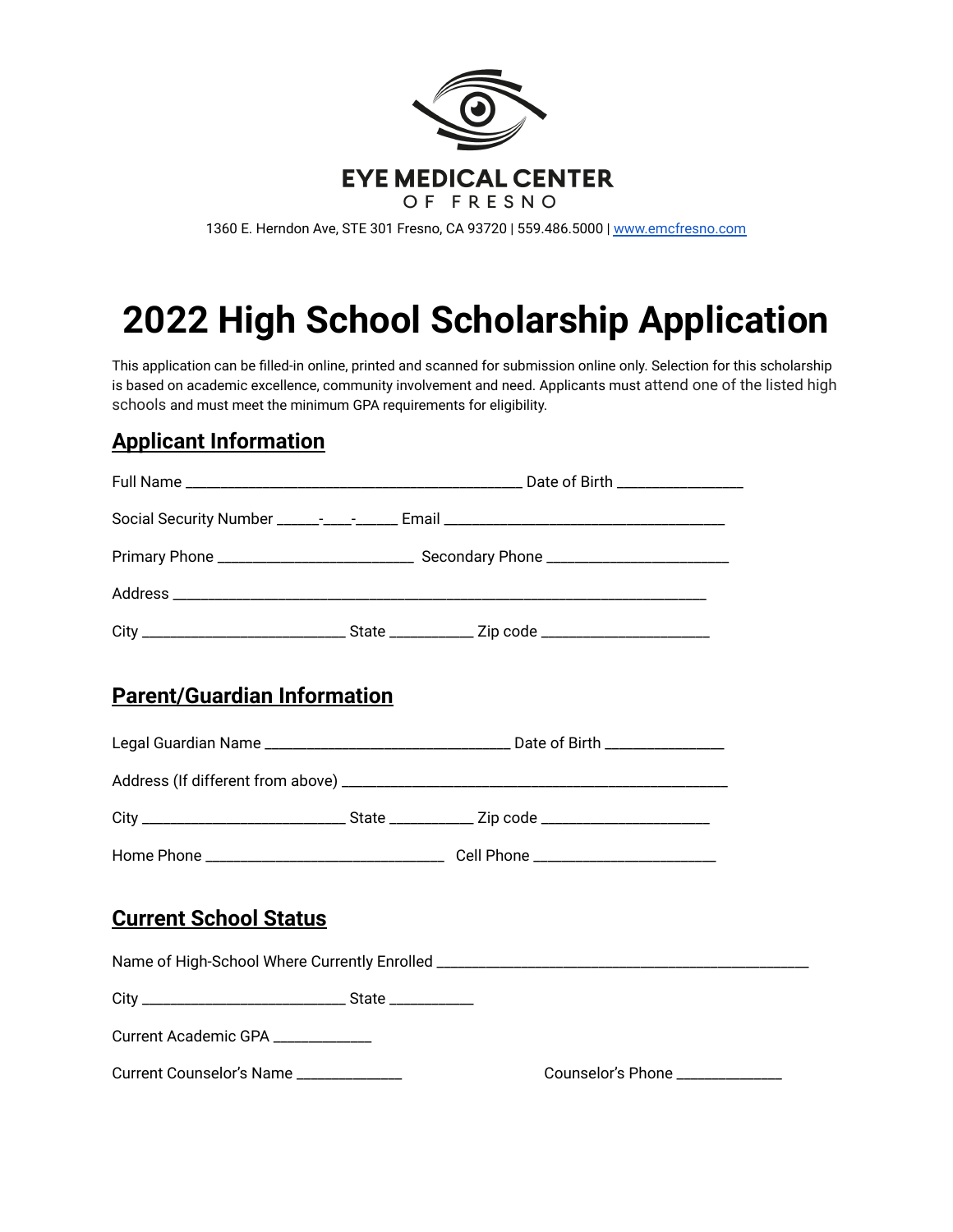

1360 E. Herndon Ave, STE 301 Fresno, CA 93720 | 559.486.5000 | [www.emcfresno.com](http://www.emcfresno.com)

#### **Academic**

**Extra-curricular Activities**

Please list all school extra-curricular activities in which you have participated.

#### **Organizations**

List all community organizations such as service, volunteer and religious organizations in which you are now active or have previously been active.

**Recognitions** Please list all important awards and recognitions you have received.

**Goals / Career Plans**

Please list all your goals and your career plans for the future.